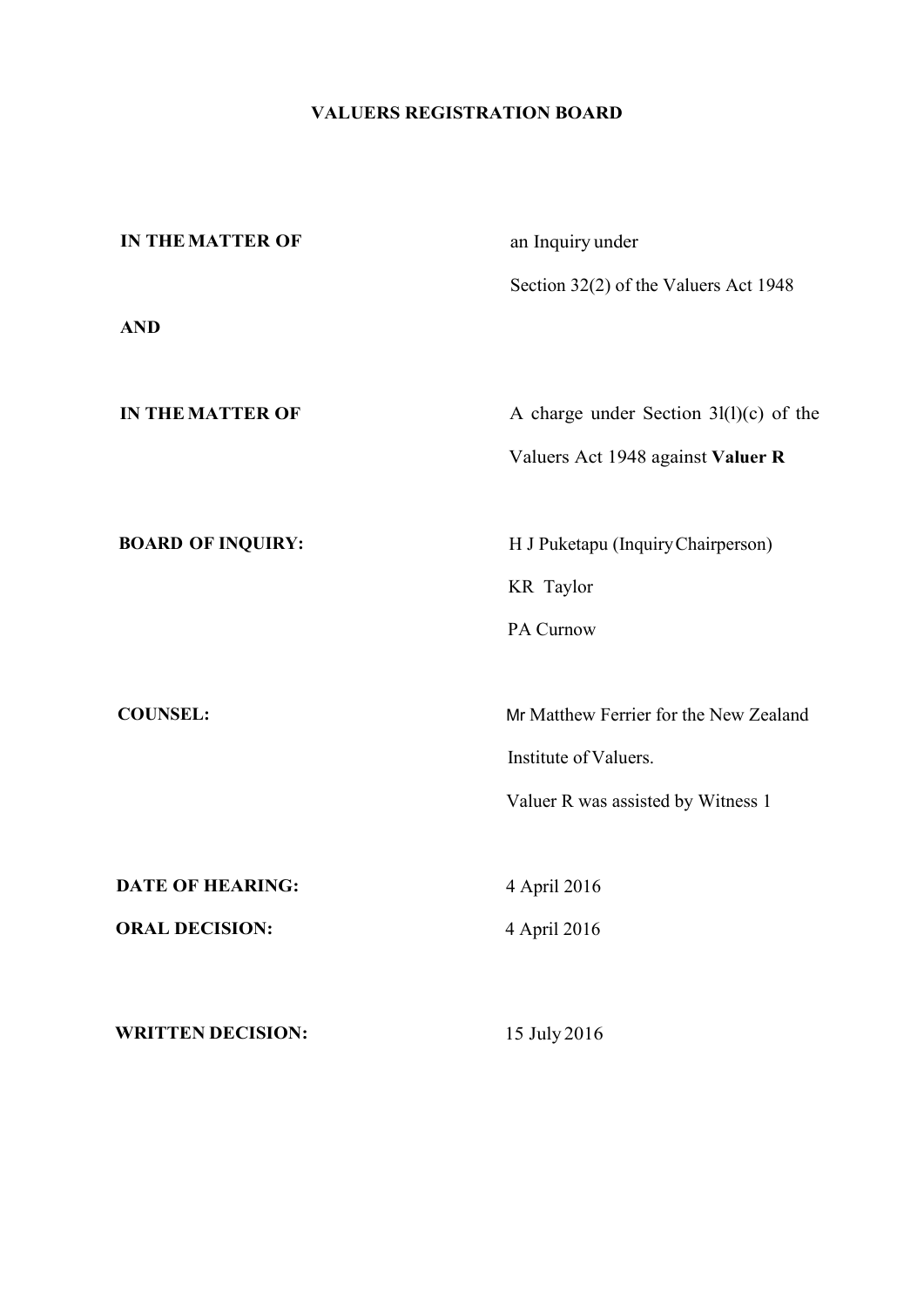## **COMPLAINT:**

- 1. On 20 September 2013, Valuer R completed a valuation report for the complainant Partnership for mortgage security purposes. The report relates to a central city commercial property
- 2. The Property was owned by the Partnership and leased to Company 1 .
- 3. In March 2014, Company 2 was engaged by the Partnership to undertake a market rental valuation. The valuation report was provided on 14 March 2014.
- 4. On 25 March 2014, Valuer R was instructed by Company 1 to prepare a rental assessment following receipt of a proposed rent increase based on Company 2's report. Valuer R produced a valuation report effective as at 1 April 2014 for rental assessment purposes.
- 5. While Valuer R disclosed to Company 1 that they had previously valued the Property on behalf of the Partnership, they failed to advise the Partnership that Company 1 had retained their services.
- 6. This failure to disclose is at the heart of the charge.
- 7. Company 2 assessed a market rental at \$556,000 plus GST and outgoings. Valuer R assessed a market rental at \$506,565 plus GST and outgoings.
- 8. The parties' valuers were engaged by the respective clients to try and resolve the difference, however the negotiations were unsuccessful, and the matter stalled. Company 1 gave notice to the Partnership that it wished the matter to be arbitrated.
- 9. At this point, the Partnership objected to Valuer R's involvement and they stood aside. The market rent was resolved following the appointment of an alternative valuer for Company 1.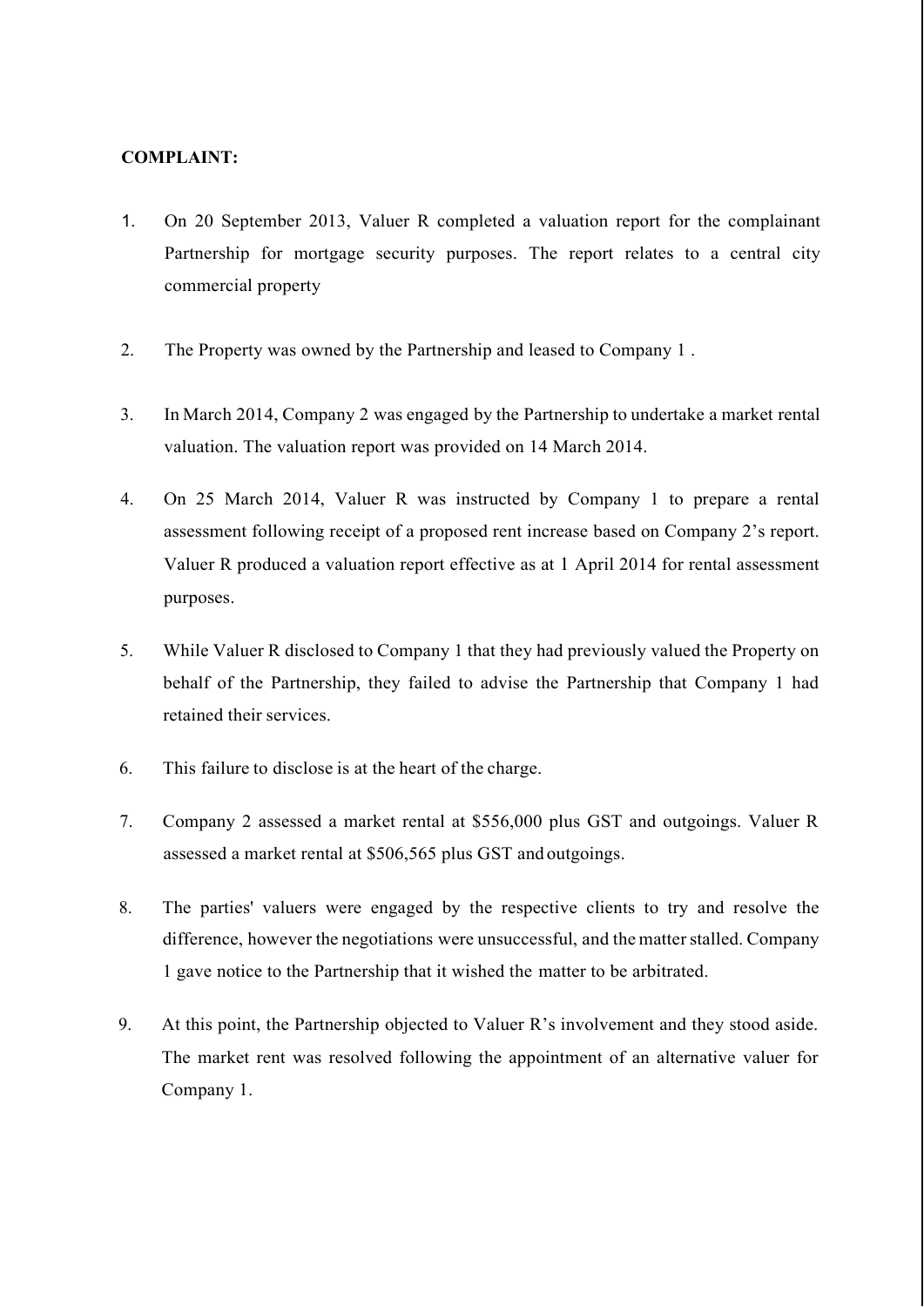- 10. The complainant Partnership, believes that in acting for both the Partnership and Company 1, Valuer R has a direct conflict ofinterest.
- 11. Further to the complaint, the Partnership asserts Valuer R provided a second valuation for a rent review on 18 March 2014. This is around the similar time Valuer R was engaged by Company 1.
- 12. The Partnership purport that on being aware Valuer R was acting for Company 1, the Partnership requested Company 2 provide a new valuation for rent review purposes.

## **INVESTIGATION**

- 13. Valuer R provided a response to the complaint in a letter dated 6 July 2015. In that, they confirm their instructions from the Partnership and subsequent report dated 20 September 2013 to carry out an assessment for mortgage security purposes.
- 14. Valuer R refutes there was a second valuation for rent review purposes prepared for the Partnership.
- 15. From the chronology of reports, Company 2 were engaged in early March and provided a report to the Partnership dated 14 March 2014. This is at odds with the allegation that Valuer R also provided a second report to the Partnership at or around the same time.
- 16. Valuer R carried out their assessment for rent review purposes (on behalf of Company 1) on 7 May 2014, albeit the date of rent review was 1 April 2014.
- 17. In light of the complaint, NZIV instructed Valuer 1 to:
	- a. Consider the valuation instructions received by Valuer R and/or the purpose of the valuation, and identify, and then consider the ethical elements of the complaint,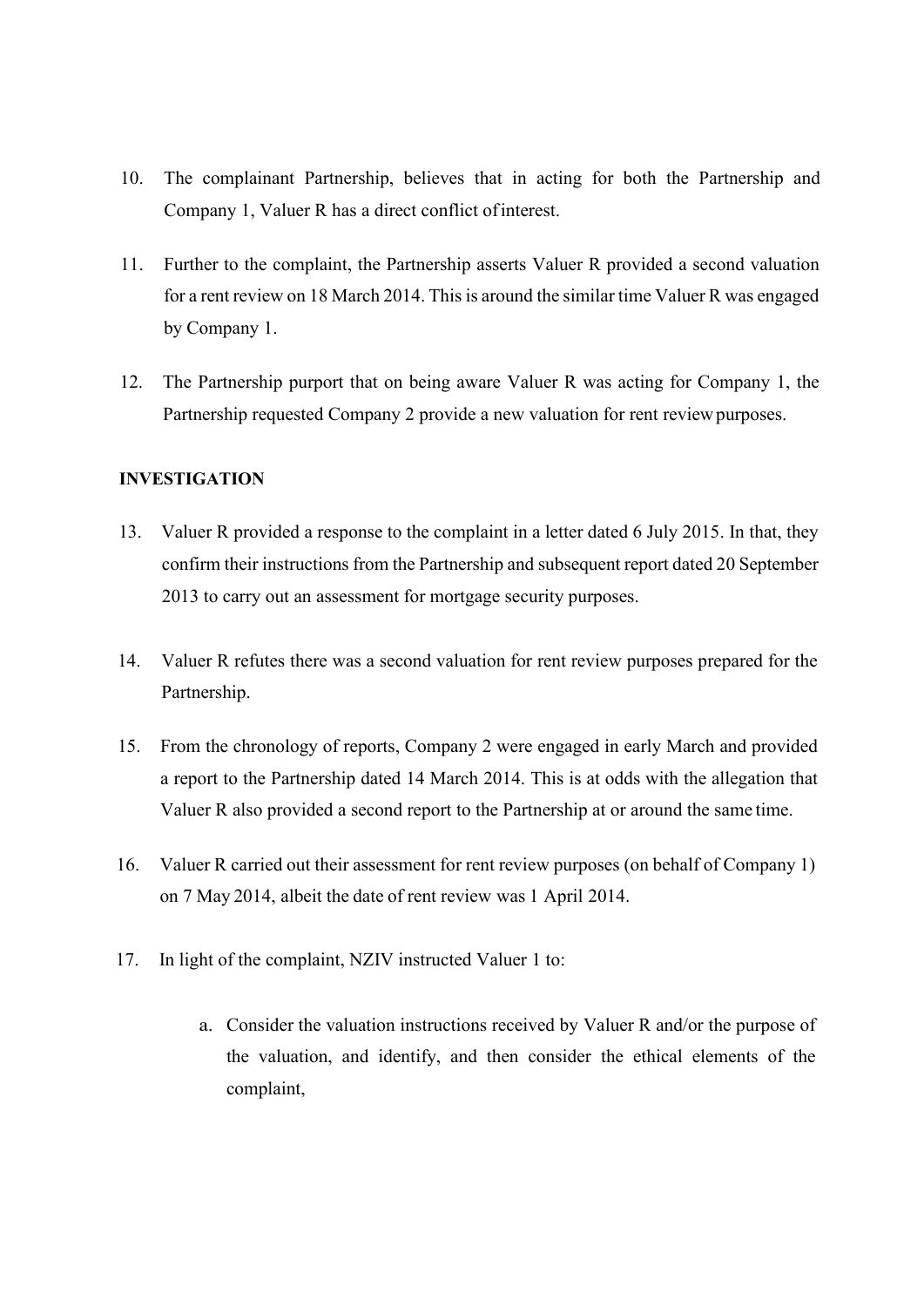- b. Explain what Valuer 1 would have done in carrying out this valuation assignment, and how they would have handled the specific ethical elements of the complaint,
- c. Critique Valuer R's approach in comparison to step 2
- 18. A precis of Valuer 1's response follows:
	- a. (i) The valuation report by Valuer R dated 20 September 2013 confirms an instruction from the Partnership to complete a market valuation of the freehold interests the subject property for mortgage security purposes only.

(ii) The allegation that Valuer R provided a second report to the Partnership does not reconcile with the chronology of reports and instructions. Valuer 1 sets this allegation aside asinconclusive. More than likely there is no second report from Valuer R having been presented to thePartnership.

- b. Having considered a potential or perceived conflict of interest, Valuer 1 advises they would have placed this complaint in the potential or perceived categories and the first response would have been to decline the instruction. In acknowledging that Company 1 were made aware of Valuer R having acted for the Partnership and they still wished to engage their services, then until such time as full disclosure was sent and an approval was received from the Partnership that there was no conflict, then the instruction could not be accepted.
- c. Rule 2.2 of the NZIV Code of Ethics states:

*"A member must not accept or carry out any instruction where there is, or may reasonably be construed to be, a conflict of interest and must withdraw from any instruction if such a conflict of interest arises or becomes known*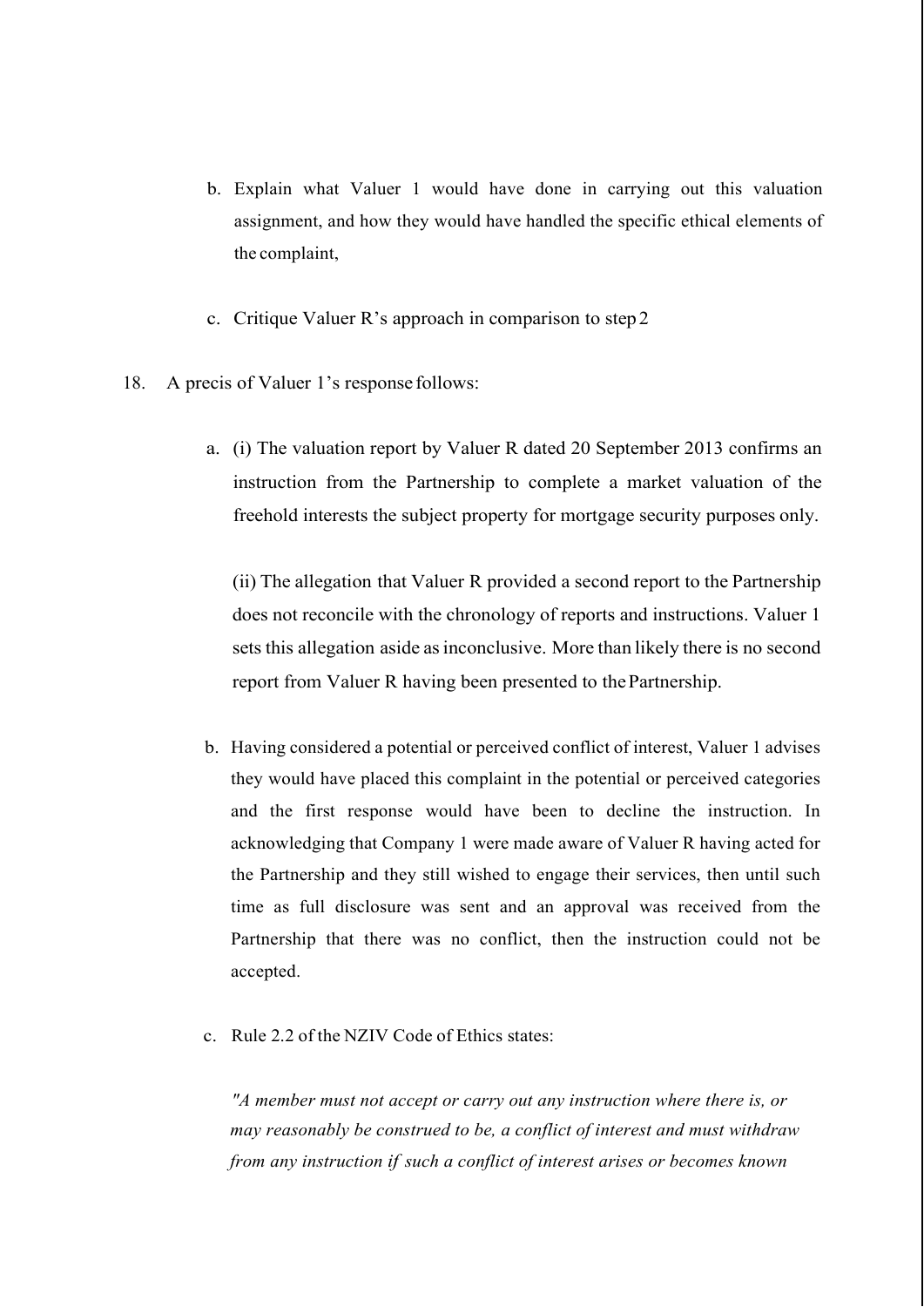*after the instruction has been accepted, unless such conflict of interest is fully disclosed in writing to all relevant parties and all such parties agree that the instruction may be accepted or continued by the member".*

Valuer 1 confirms that a potential conflict of interest did exist and that the matter was a breach of clause 2.2 of the Code of Ethics.

19. The Valuers Registration Board concluded that **it** was satisfied that there was reasonable ground for the complaint and ordered an Inquiry.

#### **THE CHARGE**

Valuer R was advised of a single charge on 6 November 2015.

**1.** Section 3l(l)(c) of the Valuers Act 1948:

*That you have been guilty of such unethical conduct in the performance of your duties as a valuer as renders you liable to a penalty provided by the Valuers Act 1948 in that by providing a valuation dated 1 April 2014, you breached Clause 2.2 of the New Zealand Institute of Valuers Code of Ethics relating to conflicts of interest.*

*Particulars: You completed the said valuation in circumstances where there was, or may reasonably have been construed to be, a conflict of interest, without fully disclosing such conflict of interest in writing to all relevant parties and subsequently obtaining such parties agreement to undertake the valuation.*

- 20. Valuer R has pleaded guilty to this charge.
- 21. In doing so, Valuer R has accepted that they breached clause 2.2 of the New Zealand Institute of Valuers Code of Ethics.
- 22. A date for a hearing was set down for 4 April 2016.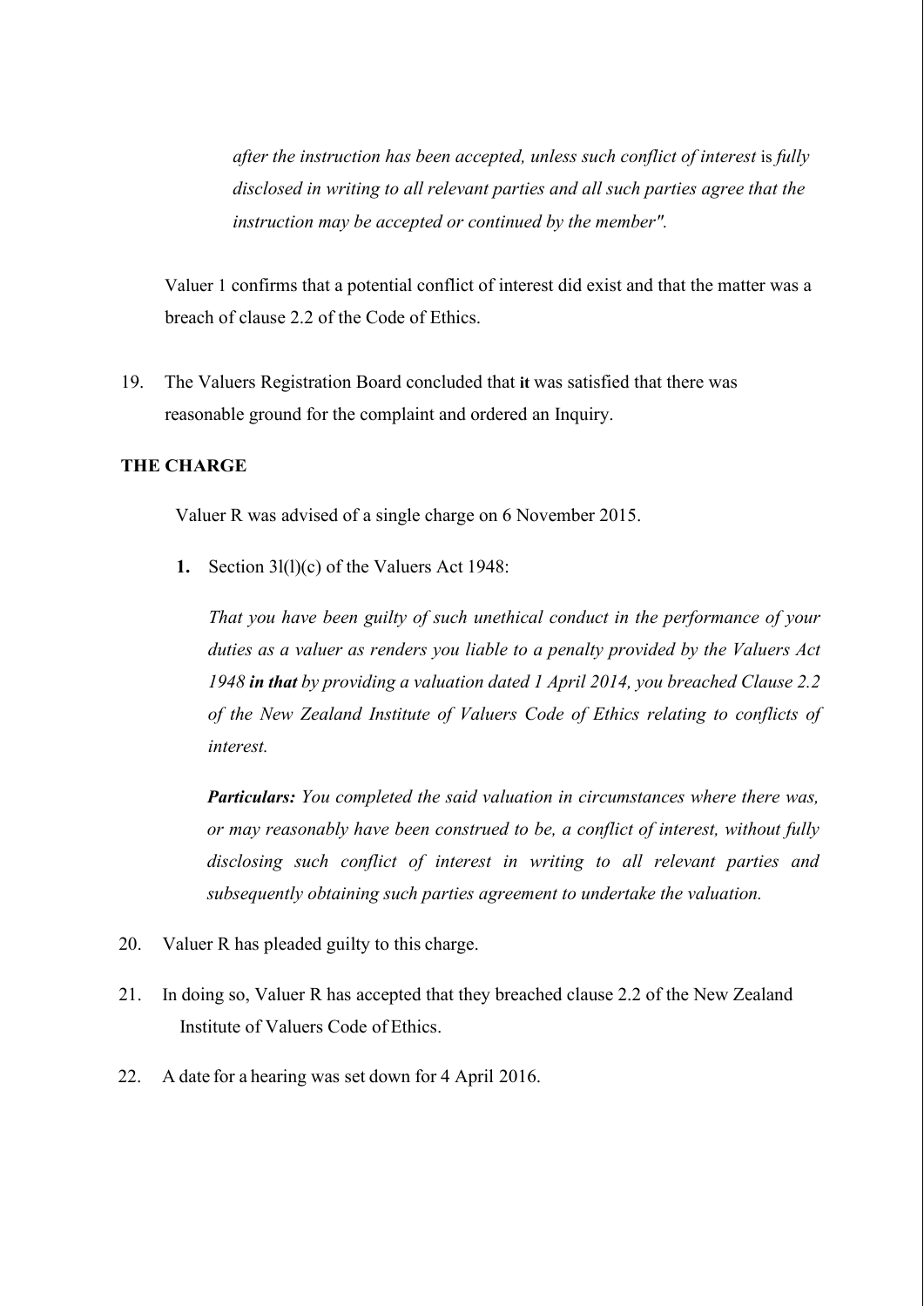## **THE HEARING**

- 23. The member records of Valuer R were acknowledged and entered with consent of Counsel for the New Zealand Institute of Valuers and Valuer R.
- 24. Counsel read an opening submission on penalty and costs firstly outlining the background to the complaint.
- 25. Valuer R acted for the Partnership and Company 1 in what can only be described as a conflict of interest, or potential conflict of interest. While Valuer R had advised Company 1 of having previously acted for the Partnership, it is clear that clause 2.2 of the Code of Ethics requires that they must withdraw from any instruction unless such a conflict of interest is fully disclosed in writing to all relevant parties and all such parties agree that such instruction may be accepted or continued by themember.
- 26. Valuer R failed on this point.
- 27. In a letter received by the Board on 21 January 2015, Valuer R responded formally to the complaint made against them. They provided a background to the complaint that was similarly covered by the investigation of the New Zealand Institute of Valuers.
- 28. In their letter, Valuer R apologized for their failure.
- 29. Other matters are covered below in mitigating factors.

### **Aggravating and Mitigating Factors**

- 30. It is submitted that Valuer R did not excuse themselves from complying with their responsibility under the Code of Ethics. They accepted their fault immediately upon being served with the charge.
- 31. Valuer R can also rely on the following factors:
	- a) Their early guilty plea,
	- b) Their history in the profession which has not involved any previous disciplinary proceedings,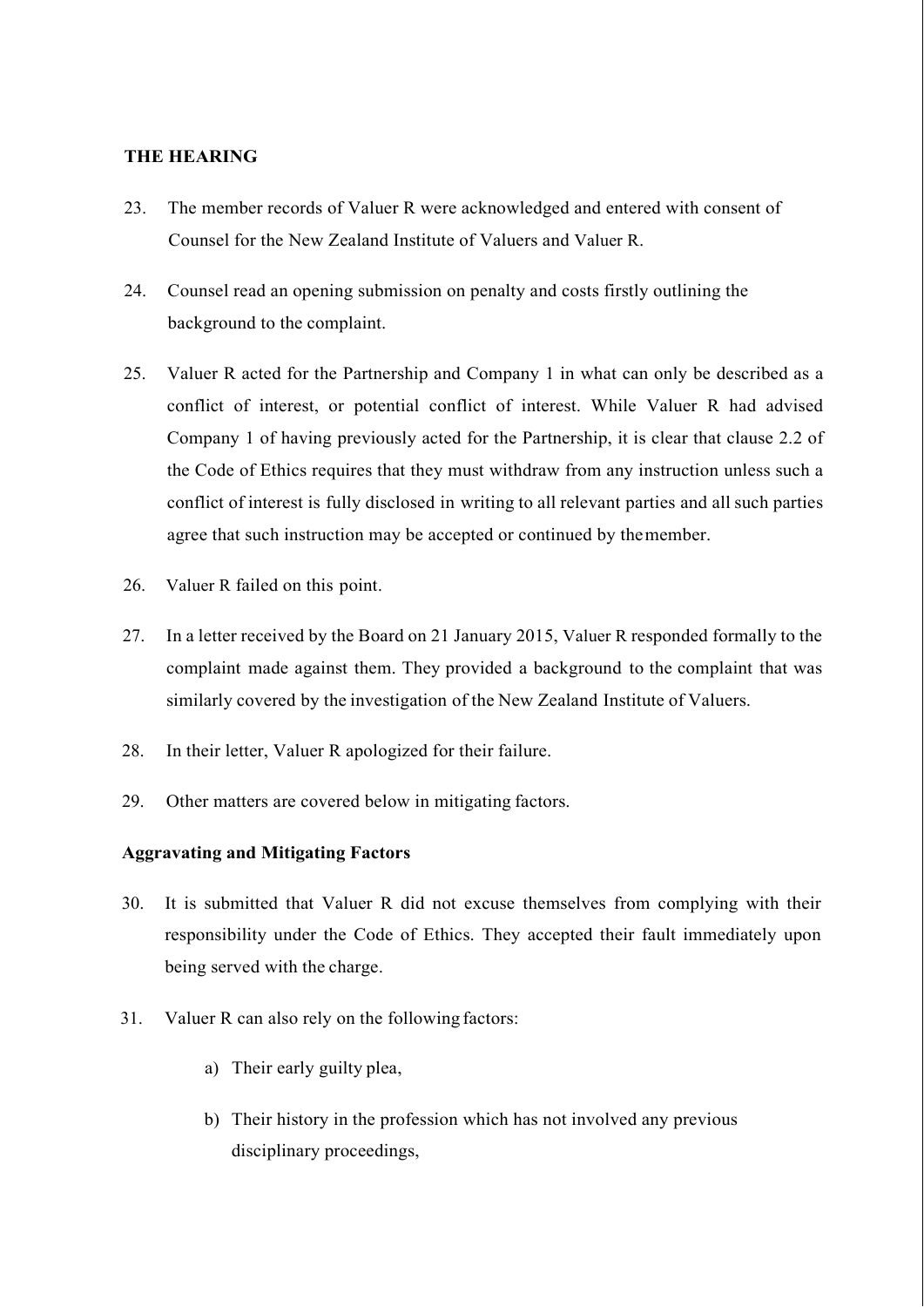- c) At no time did Valuer R attempt to deliberately conceal their role,
- d) The quality and reporting of Valuer R's valuation and rental assessments have not been brought into question,
- e) Witness 1, a representative of Valuer R's employer attended and provided a written submission at the hearing in support of Valuer R's character and work ethics. The Board recognizes the significant contribution Valuer R has made to the valuing profession.

#### **Submissions on Penalty and Costs**

- 32. The purpose of professional disciplinary regimes is to ensure that appropriate standards of professional conduct are maintained in the occupation concerned. It is not to punish the professional (although that may be an inevitableresult).
- 33. Central to this is a requirement to protect the public from professionals who do not meet the relevant standards of conduct or competence.
- 34. The disciplinary powers of the Board are set out in S31 and S33 of the Valuers Act 1948. In increasing seriousness these powersinclude:
	- (a) A reprimand;
	- (b) A fine not exceeding \$10,000;
	- (c) Suspension from the Register for up to 12 months; and
	- (d) Removal from the Register
- 35. It is submitted that Valuer R should be fined \$2,000, and a costs order made.
- 36. With respect to costs, the NZIV submitted the detailed total costs were \$10,089.11. This cost could not be confirmed, and the Board requested an accurate breakdown. Counsel for the NZIV has provided a supplementary memorandum as to costs totaling \$11,501.51 and this is summarized as follows;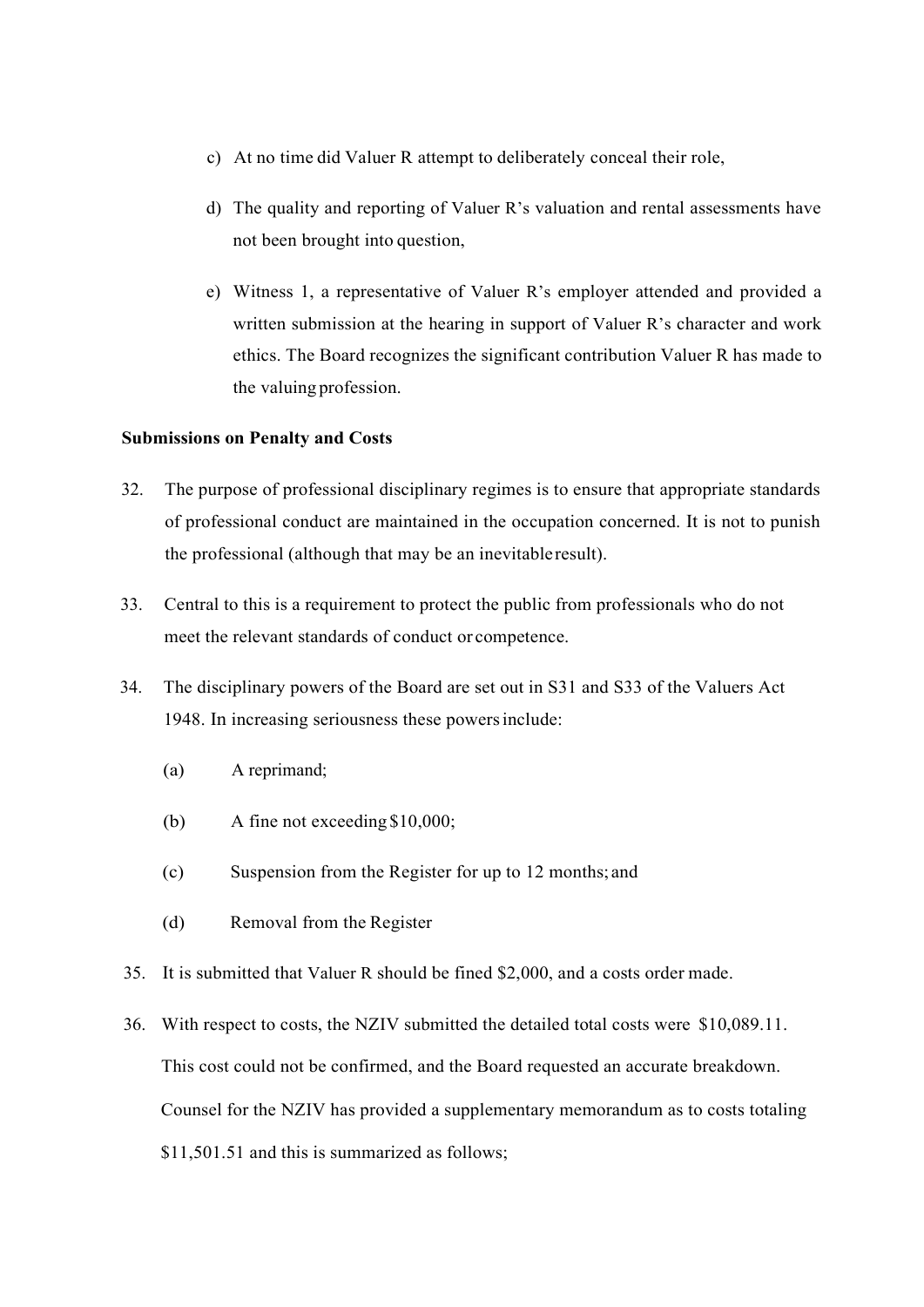| $\bullet$ | Legal fees                                                 | \$4,770.46 |
|-----------|------------------------------------------------------------|------------|
| $\bullet$ | Investigation/prosecution costs associated with witnesses, |            |
|           | Valuer General and his staff                               | \$2,576.00 |
| $\bullet$ | Board expenses                                             | \$4,155.05 |

37. Counsel for the NZIV cited three brief legal interpretations of costs which for clarity are repeated as follows;

In *Canterbury District Law Society Committee No. 2 v losefa<sup>1</sup> ,*

Conveyancers Disciplinary Tribunal said:

*• all possible, rather than on his or her professional body as a whole<sup>2</sup> The Tribunal has no difficulty in restating the principle that the burden of costs of disciplinary proceedings ought to fall on the practitioner found to be at fault if at* 

In *Gurusinghe v Medical Council of New Zealand3* the High Court said:

*The ordering of payment of costs is not in the nature of a penalty. The penalty is removal from the register. The order for costs is to enable recovery to a greater or lesser extent of the costs and expenses of and incidental to the hearing. There is no requirement that the Council should necessarily reduce an award of costs because of the fundamental consequences of removal of name from the register.*

In *Cooray v Preliminary Proceedings Committee<sup>4</sup>* the High Court reviewed costs awards in various disciplinary cases before the Medical Council and said:

> *It would appear from the cases before the Court that the Council in other decisions made by it has in a general way taken 50% of total reasonable costs as*

 $1$  canterbury District Law Society Complaints Committee No. 2 v losefa [2009] NZLCDT S.

 $22009$ ] NZLCDT 5 at [41].

<sup>,</sup> Gurusinghe v Medical Council of New Zealand [1989] 1 NZLR 139.

<sup>4.</sup> Cooray v Preliminary Proceedings Committee HC Wellington AP23/94, 14 September 1995.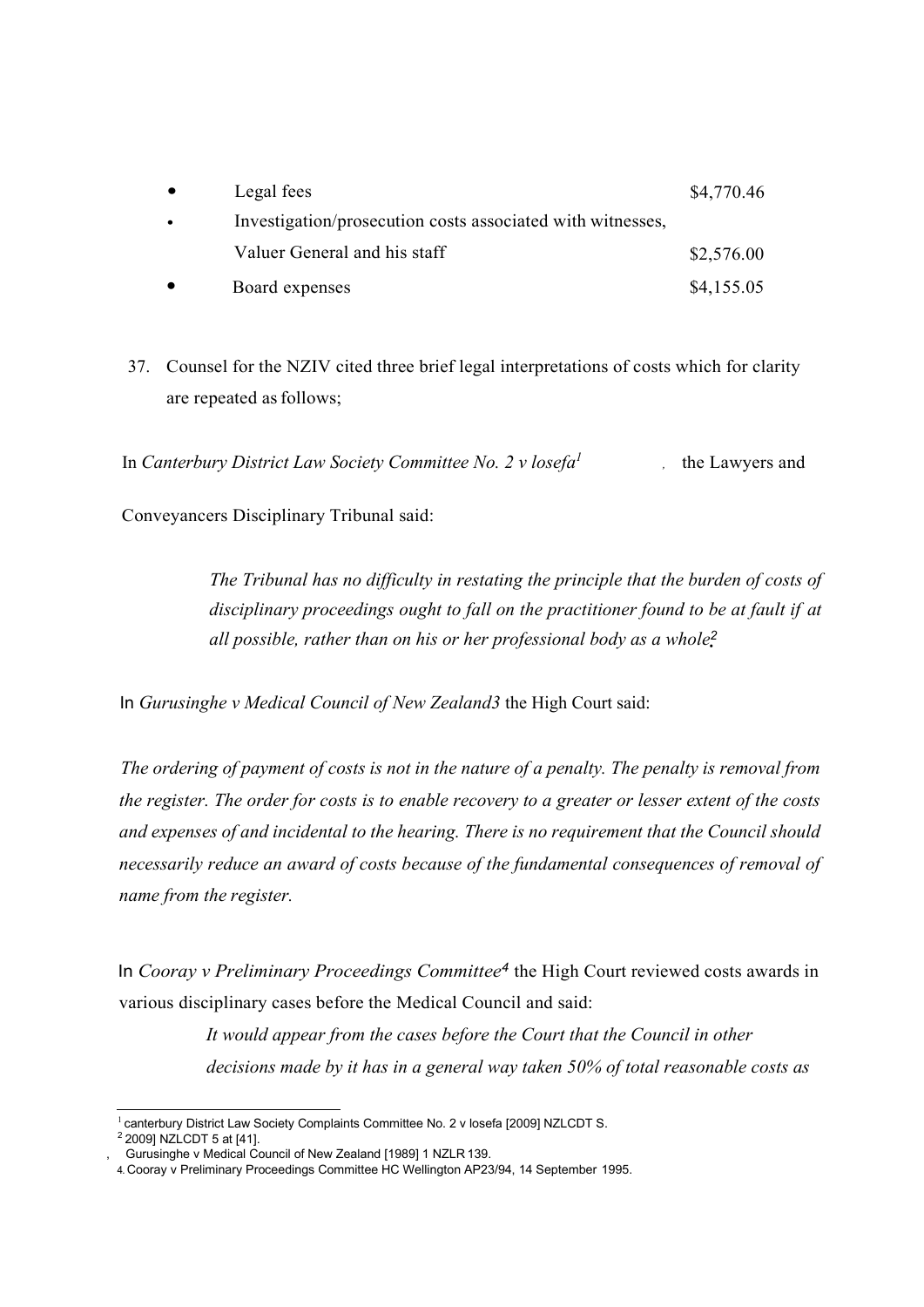*a guide to a reasonable order for costs and has in individual cases where it has considered it is justified gone beyond that figure.*

In any case to which Section 31 or Section 33 (1) of the Act applies, the Board may order in respect of either or both of the following:

> *(a) The costs and expenses of and incidental to the inquiry by the Board: (b) The costs and expenses of and incidental to the investigation conducted under Section 32 of this Act in relation to the complaint to which the inquiry relates.*

- 38. The NZIV submitted that were the costs not to be imposed on Valuer R then others registered under the Act will carry the full burden of funding the investigation and the disciplinary functions of the Board. It was therefore submitted that costs should be assessed at 50% of the total costs.
- 39. The NZIV sought costs in the sumof \$5,750.76.

#### **BOARD'S ORAL DECISION**

*Valuer R appears on a single charge of unethical conduct in the performance of their duties in that by providing a valuation dated 1 April 2014 they breached clause 2.2 of the New Zealand Institute of Valuers Code of Ethics relating to conflict of interest.*

*The charge focuses only on the failure of Valuer R to discharge their obligation under clause 2.2 of the Code of Ethics* - *that is they did not fully disclose potential conflicts in writing to all relevant parties and subsequently obtain their agreement to undertake the valuation.*